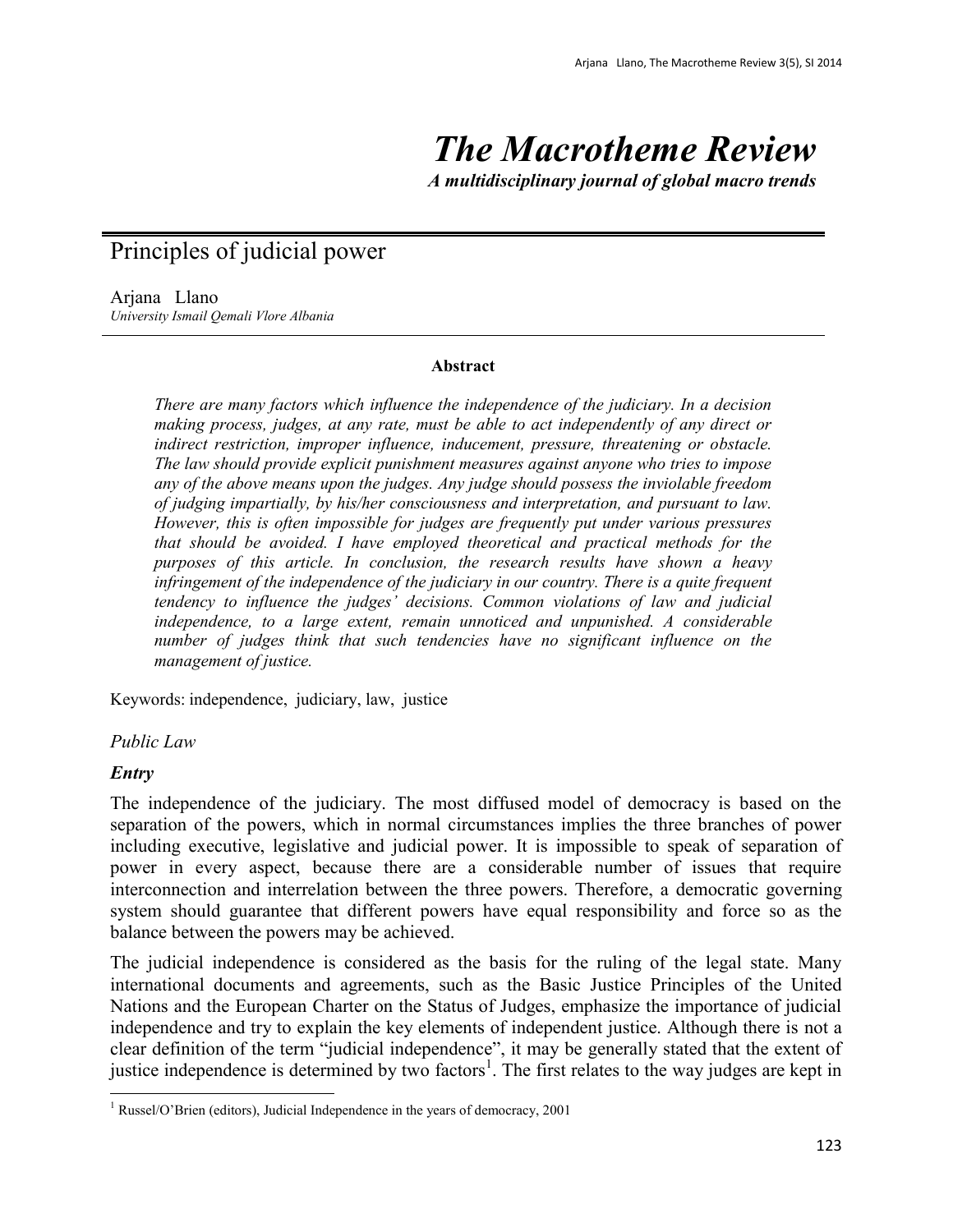safe from the improper influence of third parties (individuals or institutions), Whereas, the second related to the extent judges think, act and decide independently of certain factors other than actual and lawful ones. The first factor refers either to the legal system, or practically to the judicial system, whereas the second factor refers more to the opinion of the judges. The relation between both factors is evident. A judge will not feel free to make a decision pursuant to law, if the legal system provides no sufficient defense against eventual attempts to influence his/her judgment. On the other hand, a good legal framework will not guarantee for independent judgments, if the judges themselves fail to make decisions pursuant to law but tend to act by their "preliminary opinion" under external influences. Accordingly, the judicial independence is determined either by a good legal framework, or by its application in practice and the perception judges have on their independence.

#### *International Standards*

The judicial independence is generally viewed as the foundation of justice rules. Many international documents and agreements emphasize its vital importance. Referring to the basic principles of the United Nations on judicial independence, "The independence of the judiciary shall be guaranteed by the State and enshrined in the Constitution or the law of the Country. It is the duty of all government or other institutions to respect and observe the independence of the judiciary"<sup>2</sup>

The right to independent trial is sanctioned in the European Convention of Human Rights (ECHR), as wells as in the International Agreement on Civil and Political Rights. Yet there is no generally accepted theory or definition of judicial independence<sup>3</sup>. However, some international documents define the main elements of judicial independence.

In 1983, the First World Conference on the Judicial Independence was held in Canada. The approved the Universal Declaration on the Independence of the Judiciary, which states, "The Judiciary shall decide matters before it in accordance with its impartial assessment of the facts and its understanding of the law without improper influences, direct or indirect, from any source". The Universal Charter of Judiciary states, "The judiciary, as bearer of the judiciary office should be able to exercise the judicial power free from any social, economic or political pressure, independently of other judiciaries". The judicial independence may be guaranteed only if the framework within which judges exercise their function provides for sufficient safeguard against improper attempts to influence the judiciary administration. Again, the differences between national jurisdictions and legal systems enable the development of a universal formula with all the necessary criteria to be met for judicial independence might exist. However, there are some factors to determine if the legal framework of a given country creates the conditions for judicial independence. For the purpose of examining the independence issues we should refer to and consider the judgments of European Court of Human Rights (ECHR), where the Court established the "independence" criteria, which include: the method of judiciary appointment, the term of office of judges, the guarantees against external pressure and the questions, should the body present a view of independence<sup>4</sup>.

 $\ddot{\phantom{a}}$ <sup>2</sup> Basic Principles of the United Nations on Judicial Independence approved by the Seventh Congress of the United Nations.

<sup>&</sup>lt;sup>3</sup> Russell, "Toward a general theory of judicial independence", page 1 in: Russell/O'Brian: Judicial Independence in the democratic era, 2001

<sup>4</sup> ECHR, Campbell&Fell vs. UK (matter no. 7829/77, 7878/77) judgment of 28.06.1984, section 7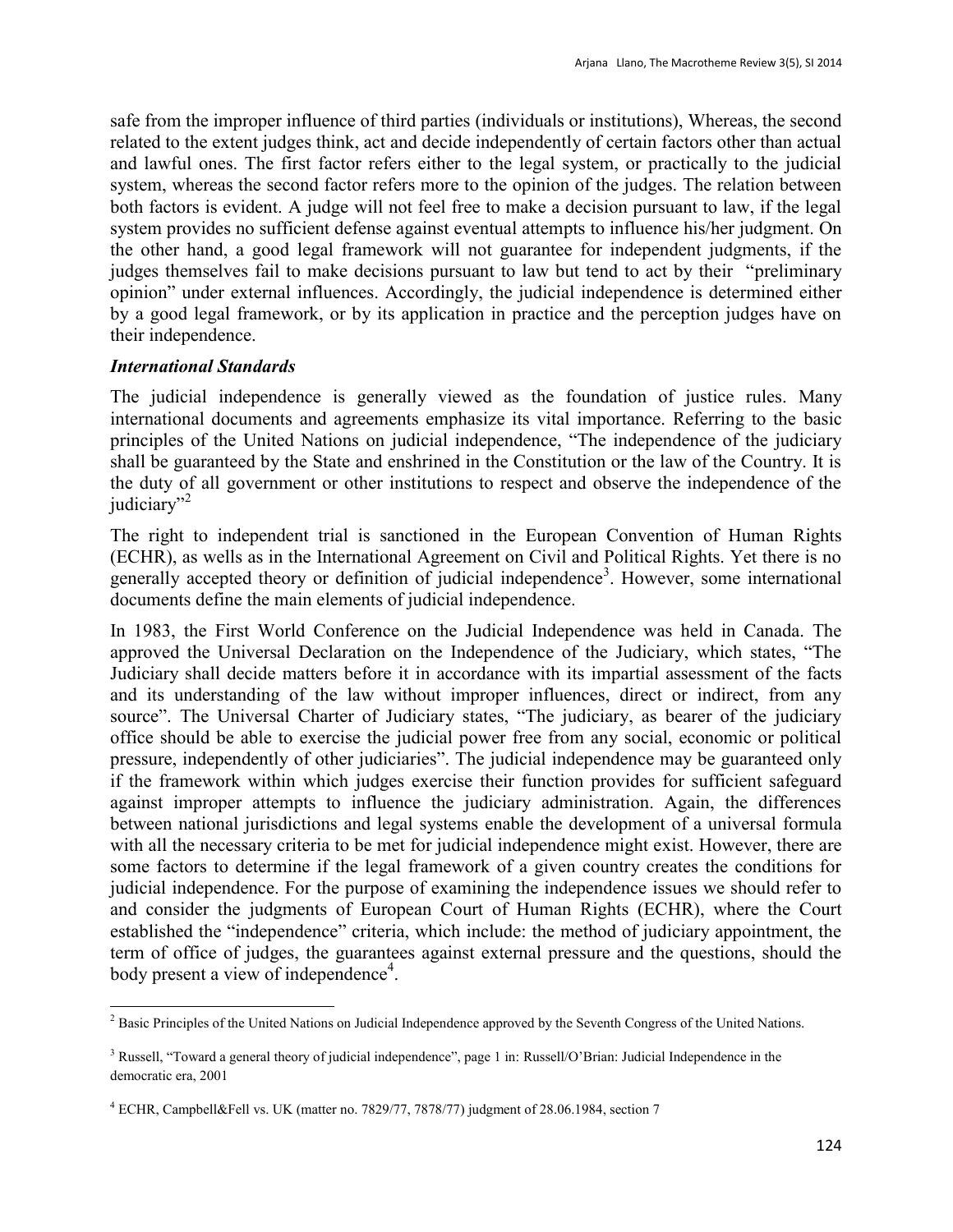The method of appointment  $-$  It is a universally known fact that the process of judges appointment by their political views without considering their integrity, professional skills and proper qualifications and by excluding the judiciary from the appointment process, shall be considered as a failure to meet the independence criteria<sup>5</sup>. The Basic Principles on the Independence of the Judiciary does not suggest any particular method of appointment; however, they admit that "any method of judiciary selection shall be against judiciary appointment for improper reasons"<sup>6</sup>.

The preventive measures against external pressure – This criterion is closely related to the tenure, which, on its part includes the restrictions for the dismissal of judges and it is complemented by the following principle, which states: "Judges, whether appointed or elected shall have a guaranteed tenure until a mandatory retirement age or the expiry of their term of office, where such exists." The non-substitutability of judges should not be formalized but be known as a fact and bear other present guarantees.

The performance of independence – It should be harmonized with the principle of impartiality.

### **Transparence**

In a first glance, transparence seems to have nothing to do with the independence of justice. The publicity of judgments, which is a substantial transparence element of judiciary procedures in general<sup> $\bar{7}$ </sup>, is to the best interest of the concerned parties. ECHR states, "The public character of the procedure (…) saves the concerned parties from the secret and unsupervised administration of justice." Just like Jeremy Bentham, the law philosopher of the 18<sup>th</sup> century affirmed. "The judge himself makes publicity by trying in the courtroom".

Although the independence of the judiciary is determinant to the ruling of law, it should not mean that judges are free from any kind of control. We now quote the words of the UCLA law professor Lynn M.LoPucki, "The independence of the judiciary is not a freedom granted to the judge so as he might act as he wishes; rather it is a freedom granted to the judge so as he might act as he should". Accordingly, the courts' transparence is important for the balance of the independence of the judiciary. Furthermore, justice is based and depends on the trust of the public. The transparence of courts and the publicity of procedures contribute to the increase of public trust in judiciary system. The ECHR possesses that public character of procedure which is also a means to hold the trust in courts $\delta$ .

Practical mechanisms for the application of the transparence principle depend on the way judgments are made public, the transparence of court finances and the publication of judgment schedules. The automatic distribution of cases entered in the internal judicial system is one of the most efficient ways to provide transparence of the judiciary of a given country.

<sup>&</sup>lt;sup>5</sup> S. Stavros: Guarantees to the accused pursuant to section 6 of the European Convention on Human Rights – the right to fair trial (Martinus Nijhoff Publishers, 1993), page 127

<sup>6</sup> Basic Principles of the Independence of the Judiciary, adopted by the Seventh United Nations Congress on the Prevention of Crime held in Milan from 26 August to 6 September of 1985, and endorsed by the General Assembly resolutions 40/32 of 29.11.1985 and 40/46 of 13.12.1985.

<sup>7</sup> ECHR, Pretto vs. Italy, Judgment of 08 December 1983, paragraph 21

<sup>&</sup>lt;sup>8</sup> 73 ECHR, Werner vs. Austria, Judgment of 24 November 1997, paragraph 45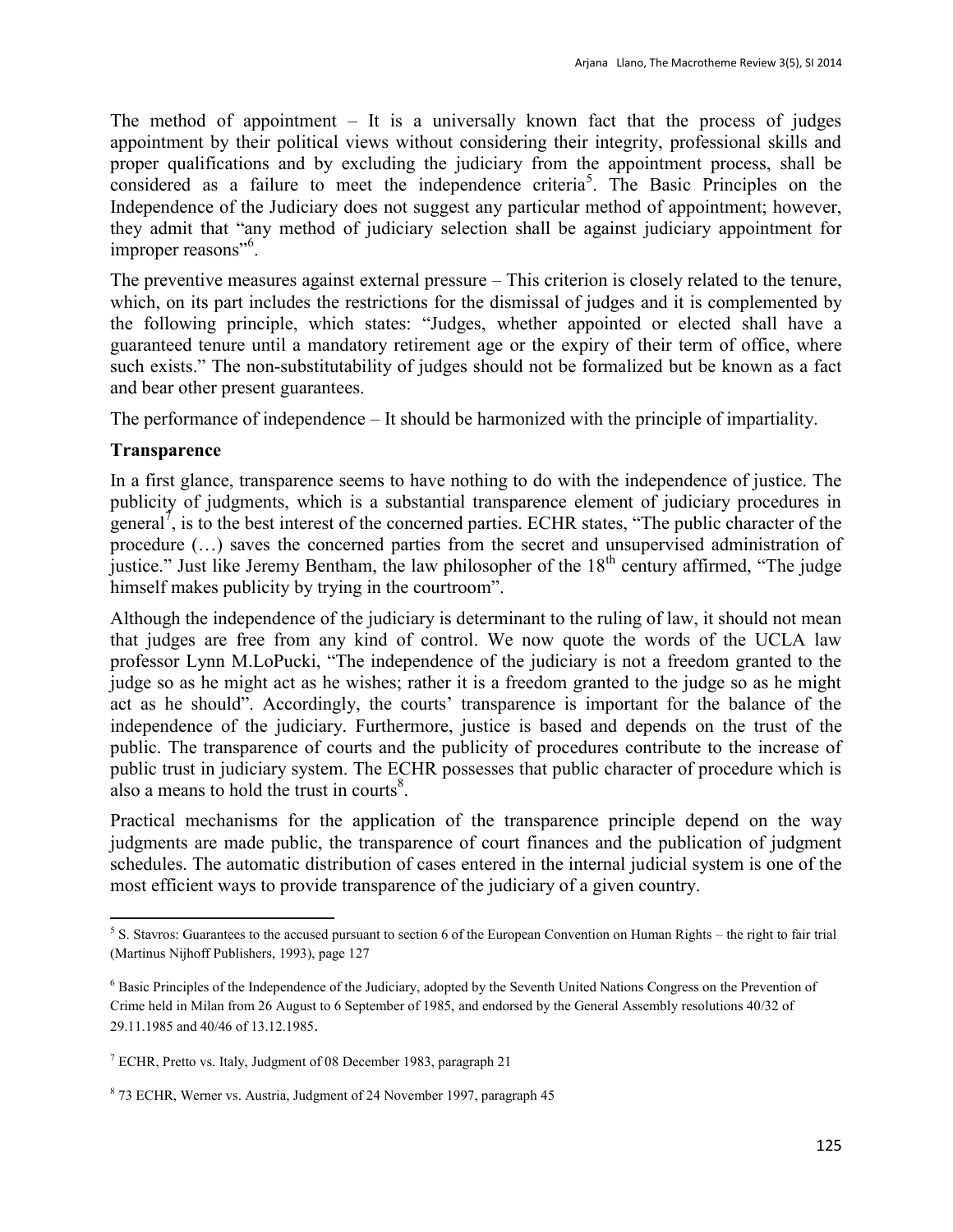General Principles on the Independence of the judges

All necessary measures should be taken to respect, protect and promote the independence of the judges.

In particular, the following measures should be taken:

The independence of the judges should be guaranteed in accordance with the provisions of the convention and the constitutional principles, for example by entering special provisions in constitutions or other legislations.

The court judgments should not be subject to any examination out of any appeal procedure as it is provided by law.

The term of office and the remuneration of the judges should be guaranteed by law.

No other authority, except for the judiciary, should be entitled to decide on its competences as provided by law.

Except for amnesty, acquittal or similar decisions, the government or the administration is not entitled to make any decision that would retroactively void the court judgments.

The executive and legislative power should guarantee the independence of the judiciary and no steps that might jeopardize the independence of the judiciary should be taken.

Any decision related to the professional career of the judges should be based on objective criteria and the election and career of the judges should be based on their merits, by respecting their qualifications, integrity, skills and efficiency. The authority which decides on the election and career of the judges should be independent from the government and the administration. So as the independence of the judiciary might be safeguarded, it should be provided by rules that, for example, its members are elected among the judiciary and authorities decide by themselves on their procedural rules. However, where constitutional or legal provisions and traditions allow for the judges to be appointed by the government, some guarantees should exist to provide for transparent and independent procedures on the appointment of judges, whereas their judgments should not be influenced by motives other than those related to the above objective criteria.

In a decision making process, judges, at any rate, must be able to act independently of any direct or indirect restriction, improper influence, inducement, pressure, threatening or obstacle. The law should provide explicit punishment measures against anyone who tries to impose any of the above means upon the judges. Any judge should possess the inviolable freedom of judging impartially, by his/her consciousness and interpretation, and pursuant to law. Judges should not be obliged to report on their extrajudicial merits to any person.

The distribution of cases should not be influenced by the expectation parties have on the case result. The distribution may be done for example through alphabetic automatic random selection or similar methods.

The case should not be removed from any judge without a valid reason, as it is the case of serious disease or conflict of interests. For any such reason, the procedure of case removal should not be influenced by any kind of government of administration interest. The decision of case removal should be approved by the authority holding the same independence as the judiciary.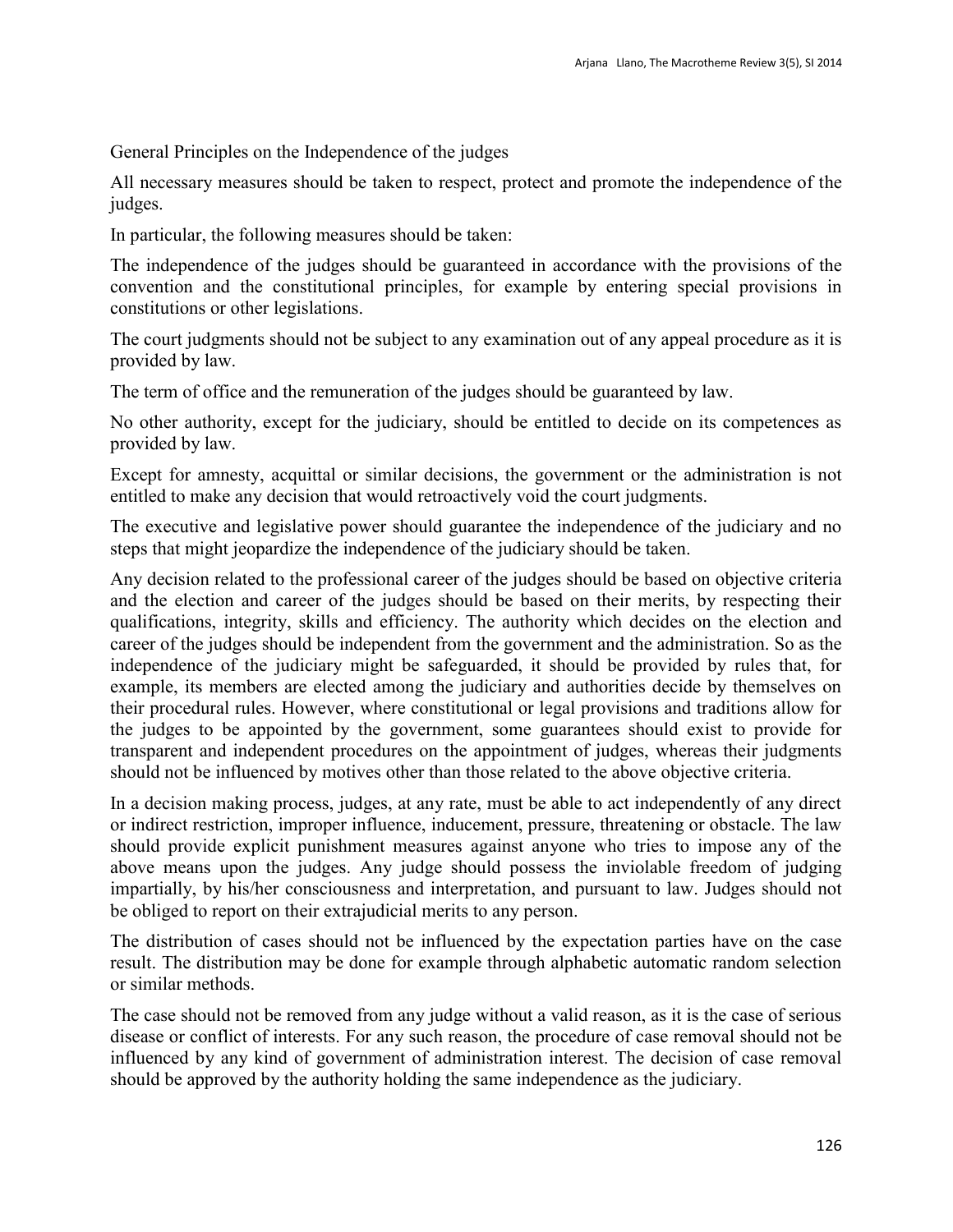Judges, whether appointed or elected, should have a guaranteed tenure until the mandatory retirement age or the expiry of their term of office.

Principle – The authority of judges

All persons related to a case, including the state authorities and their representatives, should be subject to the judge's authority.

Judges should have sufficient power and should be able to exercise it for the purpose of accomplishing their duties and maintaining their authority and dignity.

**Principle of the Independence of the Judiciary,** which is one of the most important principles, is fulfilled by some institutions provided in the Constitution. The constitutional formulation of the independence of the judiciary would remain just a declarative one if it was not guaranteed by the Constitutions itself. It goes with a series of rights-principles on the judicial function, such as the right of any person to a fair trial; the right to appeal at a higher court; the right to trial by an impartial member; the right to protection for the whole duration of the trial; the right to a justified judgment etc.

For the purpose of ensuring an independent judicial power, the Constitution has elected the authority of the Supreme Counsel of Justice to balance the three powers, which so far has failed to guarantee such balance. It is necessary that the Constitution includes certain provisions related to the appointment, transfer and dismissal of judges, and finds a proper formula aimed at providing the principle of the irrevocability of judges.

**The exclusion of the hierarchical dependence system in the judiciary**. Unlike the public administration, the judicial system is not organized hierarchically. The article 145/1 of the Constitutions, "Judges are independent and subject only to the Constitution and laws", provides to ordinary judges an autonomous and independent position in comparison with some other authorities. Accordingly, it has enabled the exclusion of the hierarchical system in the judiciary; judges carry out different functions and do not depend on each other. The grading of legal proceedings does not presume a hierarchical dependence between different court grades.

**The obligation of the judges to justify their judgments** is one of the most important principles of justice. Only through justified judgments can the concerned parties know the extent of justification and appeal such judgments with their own arguments. This is considerably related to the principle of the review of judgments given by lower courts in higher courts up to the Supreme Court, which enables the right to appeal as a citizens' constitutional right.

The autonomy and independence of the judiciary is provided by a series of constitutional norms, which enshrine the status of the judge.

## **Conclusions**

In conclusion, the research results have shown a heavy infringement of the independence of the judiciary in our country. There is a quite frequent tendency to influence the judges' decisions. Common infringements of law and of the principle of the independence of the judiciary, to a large extent remain unnoticed and unpunished. A considerable number of judges think that such tendencies have no significant influence on the management of justice. Judges perceive the mechanisms and instruments aimed at preserving their independence as inefficient; therefore they hardly employ them. The research shows a high level of distrust in judicial institutions and judiciary mechanism from the part of the judges. A considerable number of judges are not